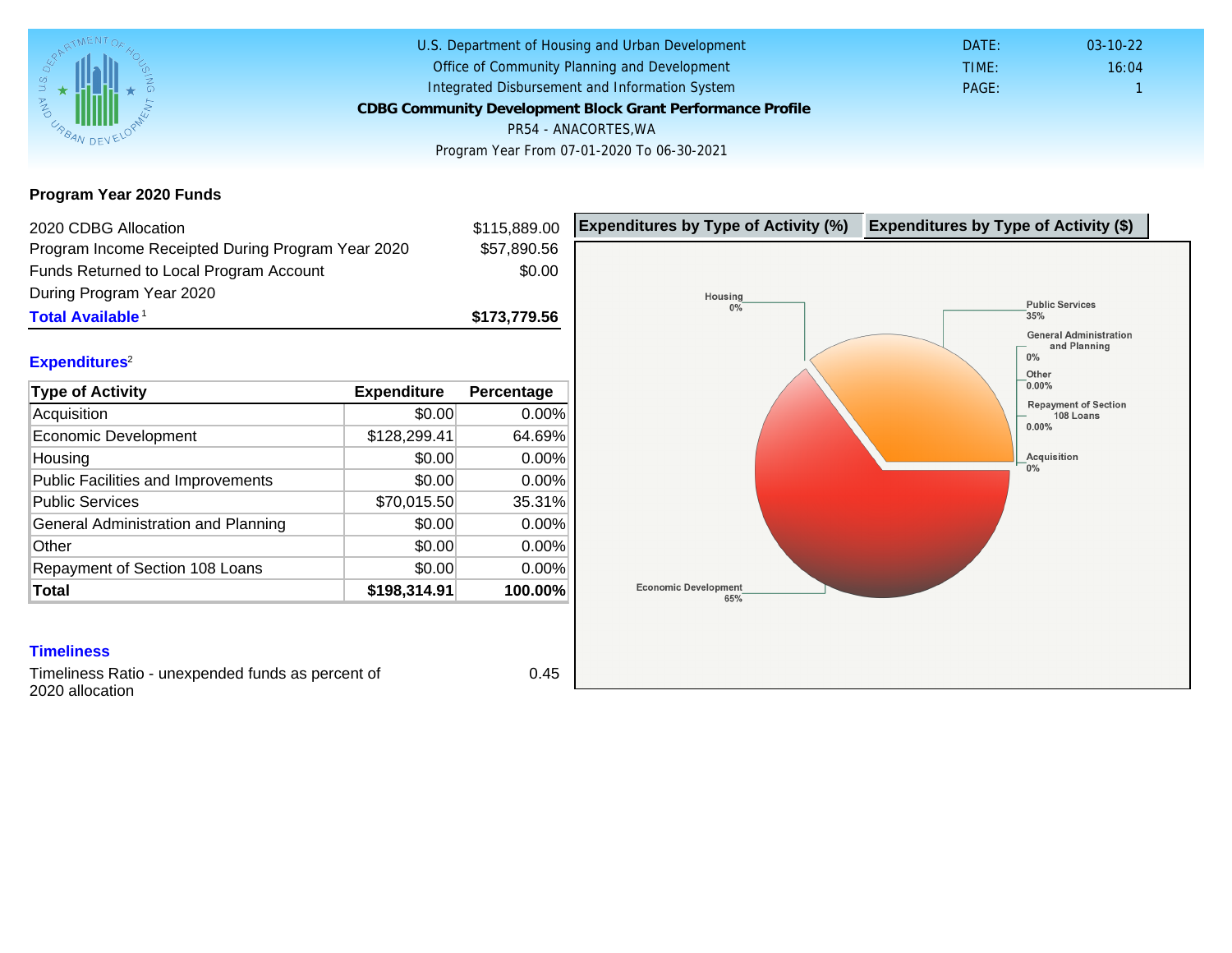## Program Targeting

| 1 -Percentage of Expenditures Assisting Low-<br>and Moderate-Income Persons and Households<br>Either Directly or On an Area Basis <sup>3</sup>                                                                               | 100.00%  |
|------------------------------------------------------------------------------------------------------------------------------------------------------------------------------------------------------------------------------|----------|
| 2 - Percentage of Expenditures That Benefit<br>Low/Mod Income Areas                                                                                                                                                          | $0.00\%$ |
| 3 -Percentage of Expenditures That Aid in The<br>Prevention or Elimination of Slum or Blight                                                                                                                                 | $0.00\%$ |
| 4 - Percentage of Expenditures Addressing<br><b>Urgent Needs</b>                                                                                                                                                             | $0.00\%$ |
| 5-Funds Expended in Neighborhood<br>(Community For State) Revitalization Strategy<br>Areas and by Community Development<br>Financial Institution.<br>6-Percentage of Funds Expended in<br>Neighborhood (Community For State) | \$0.00   |
| Revitalization Strategy Areas and by Community<br>Development Financial Institution                                                                                                                                          | $0.00\%$ |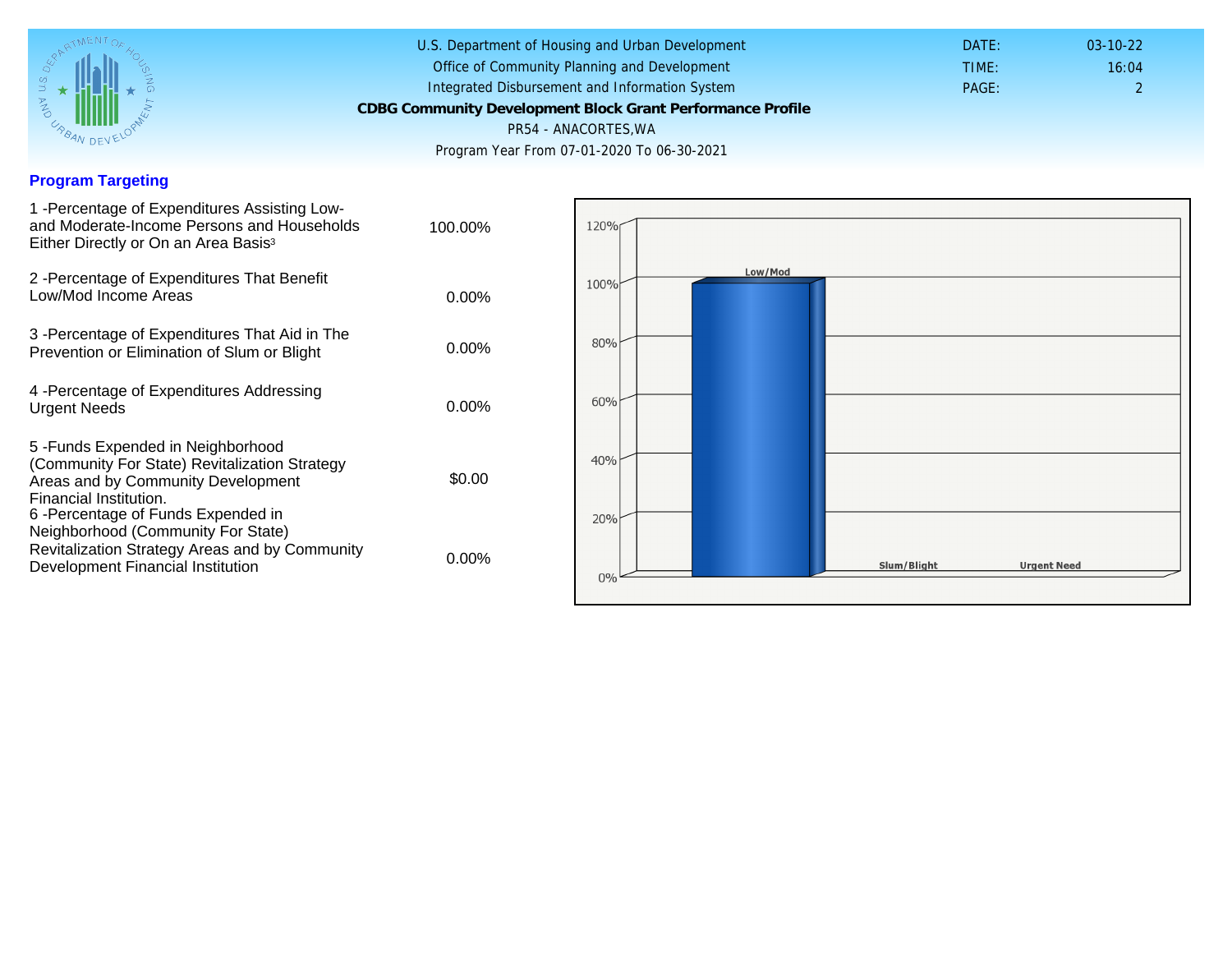# CDBG Beneficiaries by Racial/Ethnic Category <sup>4</sup>

| Race                                              | Total    | Hispanic |
|---------------------------------------------------|----------|----------|
| White                                             | 83.51%   | 87.69%   |
| Black/African American                            | 6.45%    | 6.15%    |
| Asian                                             | 3.58%    | $0.00\%$ |
| IAmerican Indian/Alaskan Native                   | 2.51%    | $0.00\%$ |
| lNative Hawaiian/Other Pacific Islander           | $0.00\%$ | $0.00\%$ |
| American Indian/Alaskan Native & White            | $0.00\%$ | $0.00\%$ |
| Asian & White                                     | 0.00%    | $0.00\%$ |
| Black/African American & White                    | $0.00\%$ | 0.00%    |
| Amer. Indian/Alaskan Native & Black/African Amer. | $0.00\%$ | $0.00\%$ |
| Other multi-racial                                | 3.94%    | 6.15%    |
| Asian/Pacific Islander (valid until 03-31-04)     | 0.00%    | 0.00%    |
| Hispanic (valid until 03-31-04)                   | $0.00\%$ | $0.00\%$ |

## Income of CDBG Beneficiaries

| Income Level                          | Percentage |
|---------------------------------------|------------|
| Extremely Low Income (<=30%)          | 64.52%     |
| Low Income (30-50%)                   | 28.67%     |
| Moderate Income (50-80%)              | 4.66%      |
| Total Low and Moderate Income (<=80%) | 97.85%     |
| Non Low and Moderate Income (>80%)    | 2.15%      |